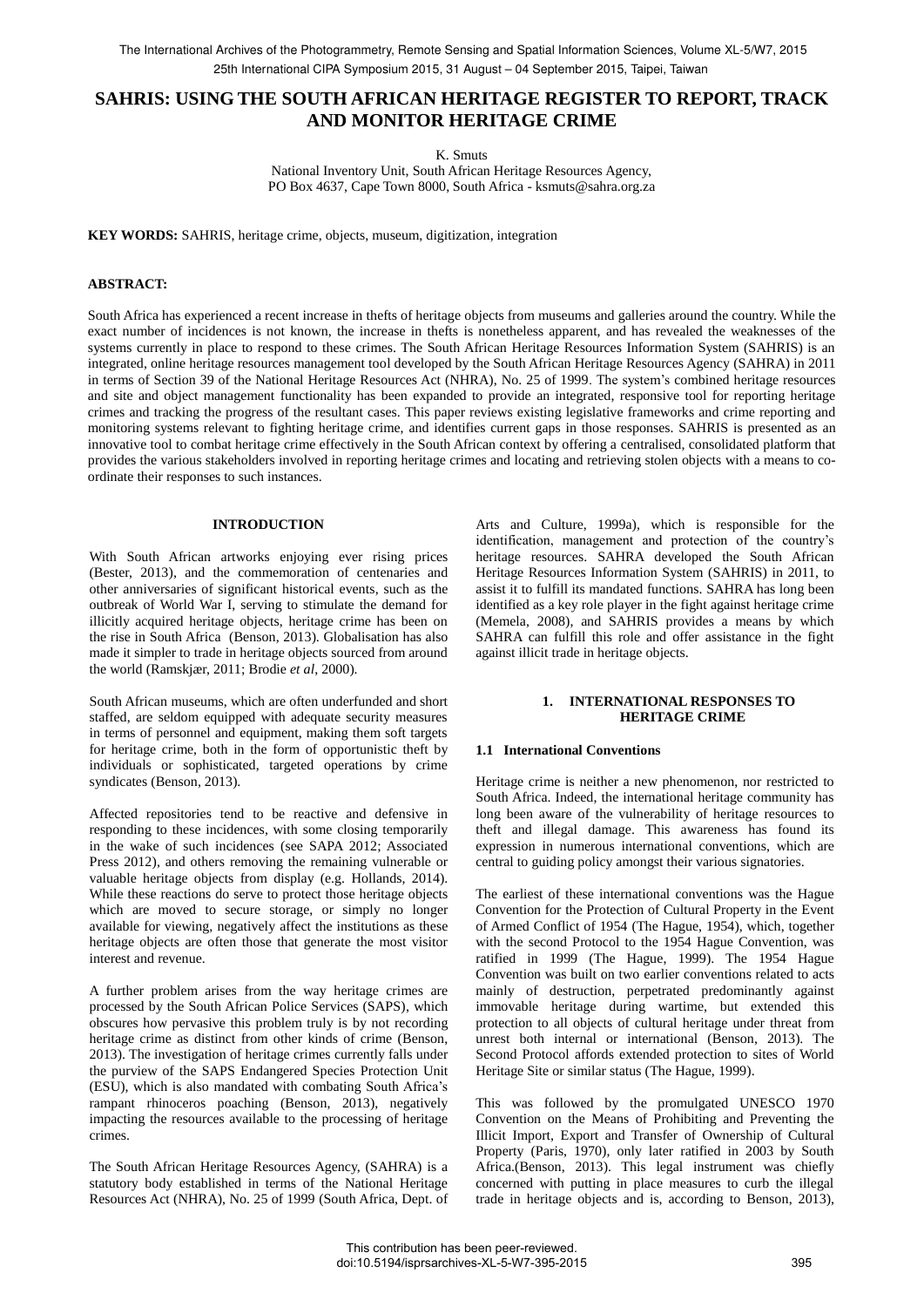"considered both a cornerstone of cultural heritage law and a watershed date for provenance assessments". In 1972, the UNESCO Convention concerning the Protection of the World Cultural and Natural Heritage (Paris, 1972) allowed for the drafting of a list of World Heritage Sites.

In 1995, the Institute for the Unification of Private Law (UNIDROIT), promulgated the Convention on Stolen or Illegally Exported Cultural Objects (Rome, 1995), a convention intended to supplement, but not override the 1970 UNESCO Convention (Benson, 2013). This later convention provided for the restitution of stolen or illegally exported heritage objects.

It was only in 2001, that the UNESCO Convention on the Protection of Underwater Cultural Heritage (Paris, 2001) was signed into effect to protect shipwrecks and associated materials, and also regulate salvage operations (Benson, 2013).

Following on from the above international conventions, which all deal with tangible heritage, only two conventions addressed issues related to intangible heritage. These were the UNESCO Convention for the Safeguarding of the Intangible Cultural Heritage (Paris, 2003) and the Convention on the Protection and Promotion of the Diversity of Cultural Expression Paris, 2005) (Benson, 2013). The 2003 Intangible Cultural Heritage Convention was designed to complement the UNESCO Convention of 1972, providing recognition for oral traditions, while the 2005 Convention sought to protect art in international trade (Benson, 2013).

The terms of these conventions are binding for all signatories, and assist those countries to direct their own heritage management legislation.

# **1.2 International Heritage Bodies**

Internationally, preventative measures have long been in place to curb instances of heritage crime. The International Council of Museums (ICOM) was established in 1946, and has proved a formidable role player in the fight against heritage crime around the world. ICOM provides support and assistance to more than 32 000 museum professionals in 20 000 museums around the world (ICOM, 2014). One of the 31 international committees constituted under ICOM is the International Committee on Museum Security (ICMS) – which was established in 1974 (ICMS, 2010). The ICMS Handbook on Emergency Procedures provides a framework for risk management at museums, incorporating responses to theft and vandalism (Hekman, 2010).

In the United Kingdom, the issue of heritage crime is administered by Historic England, the public body that works with English Heritage to manage England's Historic Environment (Historic England, 2015a). Historic England reported that there were an estimated 75 000 occurrences of heritage crime in the United Kingdom 2011 (see Bradley *et al*, 2012). These crimes included metal theft, vandalism, graffiti and arson, and affected one in eight protected sites (Hough & Beckford, 2012). Historic England, in association with the Alliance for Reduction of Crime against Heritage (ARCH) – has adopted a proactive approach to dealing with heritage crime, combining intensive community involvement with upto-date research on the occurrence of offences (Harrison, 2013; Historic England, 2015b). ARCH, which was established in 2011, comprises volunteers from across the country who undertake to address heritage crimes, generate local interest and

stimulate local action as part of the Heritage Crime Programme (Historic England, 2015b).

Historic England, furthermore, provides comprehensive information and advice on what constitutes heritage crime and what the public can do when such instances come to light (Historic England, 2015c; Historic England, 2015d). Accessible online resources provide updates on recent occurrences of heritage crime, as well as the outcomes of those criminal cases that have been prosecuted. Police involvement is advised as the first step in reporting heritage crime, by means of phoning the national police hotline (Historic England, 2015d), and the emphasis by Historic England is on multi-agency responses. To this end, they have signed a Memorandum of Understanding (MOU) with the police through the Association of Chief Police Officers (ACPO), as well as the Crown Prosecutions Service, and local authorities (Historic England, 2015d) that allows for the sharing of information and skills, as well as collaboration between the signatories (Grove, 2013).

The involvement of law enforcement in heritage crimes is also well-established internationally. According to INTERPOL and the Federal Bureau of Investigation (FBI) (AP, 2012), for example, art theft is recorded as the third most lucrative crime in the world, after drugs and illicit arms sales. Possibly as a result of the recognition of this fact, the investigation of heritage crime is quite often conducted by dedicated crime units in other countries. This is the case at the FBI in the United States, the Metropolitan Police in the United Kingdom and INTERPOL (Benson, 2013).

INTERPOL has maintained a list of trafficked heritage objects in the Stolen Works of Art Database since 1947 (INTERPOL, 2015a). The general public can access information about the most recently stolen heritage objects, recovered objects and objects still not claimed by their owners (*Ibid*). In addition, the public can access the ICOM Red Lists, which detail critically vulnerable heritage objects, particularly from areas of conflict, and include African Archaeological Objects, Iraqi and Afghanistan Antiquities and others (ICOM, 2015a). Law enforcement agencies and members of the public who have applied for specific rights can access additional information to that which is publicly accessible. The website also provides a guide to the international standard for describing heritage objects, known as Object ID, in order to facilitate their identification in the event of theft (INTERPOL, 2015b). Like Historic England, INTERPOL emphasizes the need for collaborative approaches to curbing heritage crime, a lesson, which can be followed by similar organizations in South Africa.

A comparable list is maintained by the Metropolitan Police, in the form of the London Stolen Arts database, which contains records of almost 60 000 stolen artworks and heritage objects (Anon, 2015). The database is searchable on request, and the Object ID form is available for owners of objects to record and capture their stolen possessions on the system.

Similarly, the FBI's dedicated Art Crime Team consists of 15 agents, supported by three attorneys, and maintains the National Stolen Art File (NSAF), which lists both stolen art and objects (FBI, N.D.a). The NSAF is international in its scope as it reports several cooperative "sting" operations across the world (FBI, N.D.b). The FBI website allows for reporting crimes online, and provides contact details for FBI offices (*Ibid*).

All of these resources have commonalities. They provide online databases of stolen heritage objects, and all provide advice on,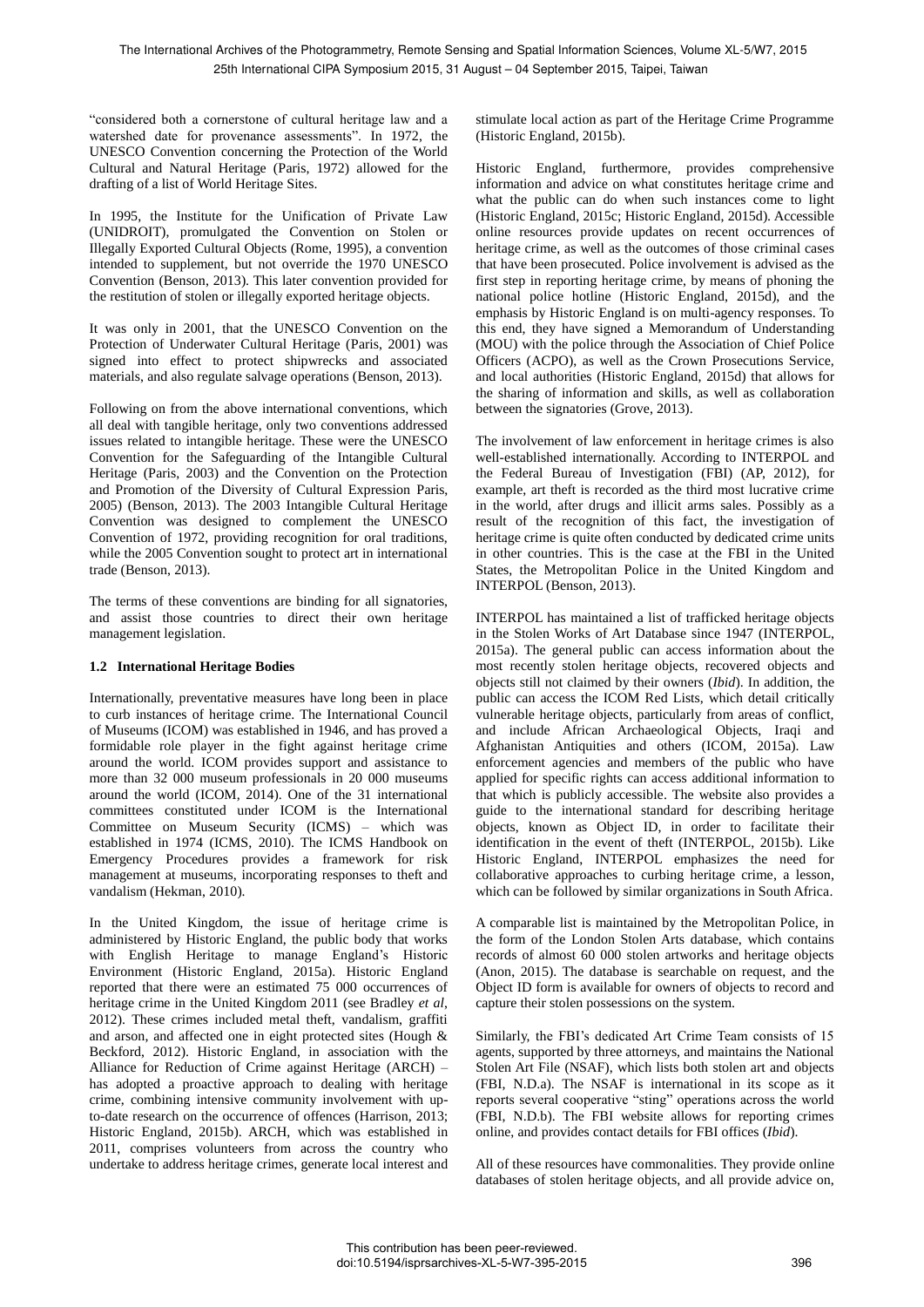or links to the appropriate law enforcement bodies for reporting the crimes. However, the degree of public access is variable, and, in some cases selective, and most of these databases are simply repositories of information about stolen objects. These repositories are isolated and disparate, and there is no relational, integrated platform for cooperation between relevant role players and stakeholders.

# **2. SOUTH AFRICAN RESPONSES TO HERITAGE CRIME**

# **2.1 South African Legislation**

The mandate for fighting heritage crime in South Africa is enshrined in the National Heritage Resources Act, No. 25 of 1999 (NHRA) (South Africa, Dept. of Arts and Culture, 1999a). SAHRA was constituted under the NHRA and is responsible for identifying and managing all heritage resources in the country.

The NHRA describes what constitutes a heritage object and the conditions under which these might be traded, bought or sold, as well as the import and export of nationally significant heritage objects (South Africa, Dept. of Arts and Culture, 1999a). The repatriation of significant heritage resources to South Africa is also under the mandate of SAHRA, in terms of Section 13(2)iv of the NHRA (South Africa, Dept. of Arts and Culture, 1999a). Section 39 of the NHRA (South Africa, Dept. of Arts and Culture, 1999a) mandates SAHRA with the creation and maintenance of a heritage register of the national estate, managed by the SAHRA National Inventory Unit. Section 51 of the NHRA provides the framework for the penalties prescribed for contraventions of the Act, which can include fines, imprisonment and confiscation of assets (South Africa, Dept. of Arts and Culture, 1999a).

A second piece of legislation, the National Heritage Council Act, No. 11 of 1999 (South Africa, Dept. of Arts and Culture, 1999b), established the National Heritage Council (NHC), which functions as a policy advisory body and public awareness campaigner responsible for funding heritage initiatives (Benson, 2013). In partial overlap with SAHRA's mandate, the NHC is responsible for effective repatriation of heritage resources held overseas, although the role of the NHC in repatriation can be viewed as providing a policy framework, while SAHRA's role is one of active implementation of the repatriation process (Benson, 2013).

Both of these bodies fall under the remit of the South African National Department of Arts and Culture (DAC), and are assisted in fulfilling their functions by several other bodies and professional associations.

# **2.2 South African Heritage Bodies**

A community of professional associations assists government bodies to fight heritage crime by developing museum and heritage policies and guidelines, and providing support and assistance in the implementation of those strategies.

The South African Museums Association (SAMA) was established in 1936 to promote museology and heritage practice in South Africa, and is active in local initiatives against heritage crimes (SAMA, 2015a). SAMA's professional standards promote best practice amongst their members (SAMA, 2006) and signing the ICOM code of ethics is compulsory for all members (SAMA, 2015b). SAMA conducts regular workshops

around the issue of heritage crime and distributes news of heritage crime amongst its members (Benson, 2013).

The National Forum for the Law Enforcement of Heritage Related Matters (NALEH), though currently non-functional, was an effective forum comprising members of the Endangered Species Unit (ESU) of SAPS, the Department of Arts and Culture (DAC), the INTERPOL National Central Bureau, Pretoria, SAHRA, SAMA, ICOM-SA – the South African branch of ICOM, which is detailed below – and the National Heritage Council (NHC). NALEH's objectives are wide ranging and ambitious, including facilitating cooperation between the heritage sector and law enforcement sectors, generating policy and sharing information around heritage crime as well as providing training to the heritage sector, law enforcement and customs officials (Benson, 2013).

Governmental and professional agencies and associations are not the only group with a vested interest in protecting heritage objects. Commercial organizations, such as auction houses, galleries and others involved in the trade of heritage objects, can make meaningful contributions to the fight against illegal trafficking. A useful initiative was begun by art underwriters known as, Artinsure, who established a database of stolen heritage objects that is accessible online at www.artinsure.co.za (Artinsure, 2012). While this resource was started as an administrative tool for the company and its clients, it has expanded to include items that are not insured by the company. In 2014, an agreement was reached between Artinsure and SAHRA to share their data reciprocally to ensure that this information is centralized and up to date.

The question then arises, to what extent do South African museums and galleries make use of the local and international systems and organizations available to them in the event of heritage crime. In Benson (2013), the results of a survey of a small sample of museums showed that while 83 percent of respondents had specific guidelines in place for reporting theft/loss, these ranged widely from institution to institution. Measures in place included reporting the theft to their boards, informing auction houses and galleries of the thefts, and informing their insurance companies (Benson, 2013). Some institutions reported the thefts to specific websites, although both websites identified are commercial websites – www.artinsure.co.za, and www.artloss.com, an international, private database of stolen objects that offers its services at a fee. None of the institutions canvassed used the INTERPOL Stolen Works of Art Database, and relatively few reported the thefts to the police (Benson, 2013). The underreporting of heritage object theft from repositories is an internationally recognised problem, and reasons, in the South African survey, ranged from the institution relying on the stolen heritage turning up, to the theft not being successful (Benson, 2013).

#### **3. GAPS IN THE APPROACH TO HERITAGE CRIME**

# **3.1 Identifying the Gaps**

Locally, the problems in responding to and curbing heritage crime can be identified variously as underreporting, inadequate policing, the low priority of heritage crime in a country that suffers high violent crime rates, lack of public awareness of heritage and under resourcing of museums that have poor security and insufficient, undertrained staff (Benson, 2011).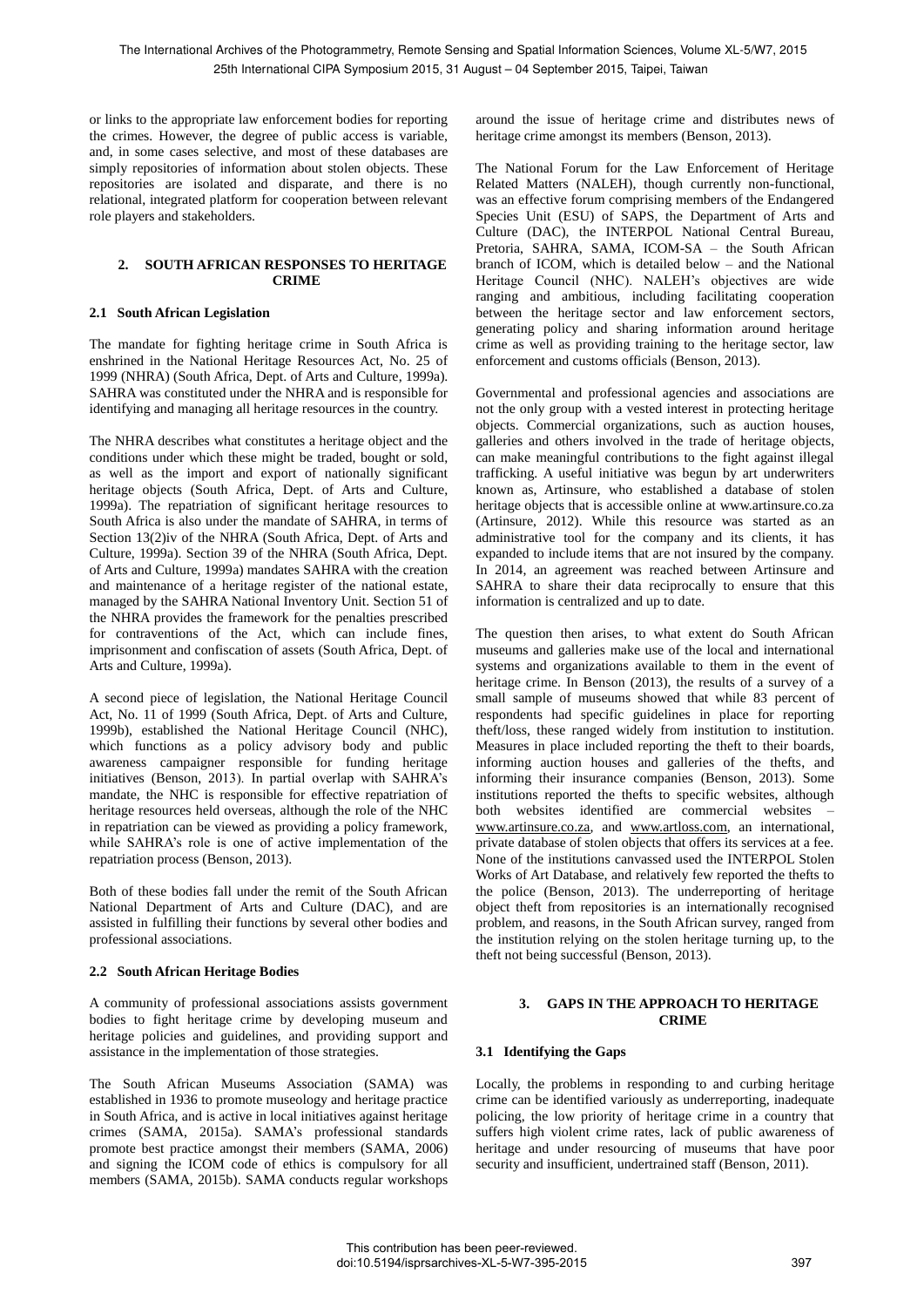These issues exist, to varying degrees around the world (Grove, 2013; Dobovšek & Slak, 2011). However, a larger problem plagues the effective containment of heritage crime: the general lack of centralised heritage databases that serve as digital repositories as well as platforms for cooperation and synchronisation of the role-players and stakeholders in fighting heritage crime (Harrison, 2013; Historic England, 2015b; INTERPOL 2015b). While the need for this is recognised by all involved in the fight against heritage crime, there seem to have been no steps taken to address this gap.

# **3.2 Collaboration and Innovation**

Benson (2013) discusses the prevalence of heritage crime in Gauteng, South Africa and proposes initiatives that will address the gaps she identifies. Benson (2013) recommends the establishment of a South African database of stolen heritage objects, which correlates with the INTERPOL Stolen Works of Art Database and can be cross checked for compliance with the Second-Hand Goods Act, No 6 of 2009 (South Africa, 2009). Benson (*Ibid*) further calls for the development of a central repository, which collates heritage crime data for analysis to detect crime trends and notify role players of these. Benson's (*Ibid*) final suggestion is the establishment of a network for the case investigators, comprising insurance underwriters, museum and gallery security managers and relevant specialists in the field. Benson (2013) significantly suggests that for NALEH to be reconstituted and to function effectively, it requires the establishment of a formal repository and inclusion in the formal structure of either SAPS or SAHRA.

This call for collaborative responses to heritage crime is echoed internationally by Historic England, INTERPOL and the FBI. Indeed, Historic England and ACPO make explicit the need for "law enforcement, heritage sector and auction house/antiques/architectural salvage trade professionals" to coordinate intelligence databases and search facilities "to support 'due diligence' inquiries at points of sale and transfer of heritage assets" and further highlights the "need to undertake a clear and accurate inventory of items both on, and off, display" as a tool in the prevention and detection of heritage crime (ACPO, 2013).

This local and international research clearly delineates the need for coordinated, centralized databases that assist with identification of stolen objects, link the relevant role players and provides up to date information on the status of cases. In developing the South African Heritage Resources Information System (SAHRIS), SAHRA has created an integrated, centralized database and repository that facilitates collaborative cooperation between role players, and that addresses the gaps in the fight against heritage crime identified by researchers within South Africa and more widely.

#### **4. CLOSING THE GAP: THE SOUTH AFRICAN HERITAGE RESOURCES INFORMATION SYSTEM (SAHRIS)**

# **4.1 An overview of SAHRIS**

The South African Heritage Resources Information System (SAHRIS) is a free, open source, web-based heritage management system built on the Drupal Content Management System and Geoserver (Wiltshire, 2013).

Firstly, SAHRIS functions as an integrated heritage

management system, in terms of the relevant sections of the NHRA, allowing for the online processing of permits, impact assessments, surveys, gradings and declarations. Secondly, the system serves as a national heritage sites repository, securely storing information for all sites recorded in heritage registers and research collections around South Africa. Thirdly, SAHRIS provides a collections management suite, capturing object descriptions, histories and photographs and further, offering integrated permitting processes to govern the import and export of heritage objects, inter-museum movement, conservation treatments and other features (Wiltshire, 2013).

Following the launch of the ICOM International Observatory on Illicit Traffic in Cultural Goods and growing evidence for the increase of instances of theft of heritage objects (ICOM, 2015b), the system was expanded to facilitate the recording of heritage crimes in South Africa. This was achieved by increasing the system's functionality to bridge its existing heritage management processes and its collections management suites of features.

SAHRA recognises that the creation and maintenance of comprehensive, up to date digital inventories, with descriptions and photographs of the objects, is critical in the fight against heritage crime (ACPO, 2013; Korsell *et al*, 2006; ICMS/ICOM, 1993). These inventories allow repositories to keep precise records of their holdings and thereby establish more quickly that items have been stolen or lost. They also ensure the positive identification of the objects should they be recovered, and stand as proof of ownership of the objects (Benson, 2013), which can lead to more successful prosecutions, and thereby serve as a deterrent to criminals.

Two programmes assist SAHRA with the roll out of SAHRIS to museums and galleries in South Africa. The first of these is the National Audit Project, which is managed by the SAHRA National Inventory Unit, and assists museums and galleries to digitise their records, photograph their objects and upload their digitised inventories onto SAHRIS. The Project funds audits of institutions with vulnerable and poorly documented collections, and also provides free training and data storage to any other state repositories. The second programme dovetails with the GRAP103 accounting standard implemented by National Treasury that requires all state institutions to determine the value of the heritage assets in their possession (National Treasury, 2014). Institutions can conduct their audits making use of the SAHRIS object import template, which makes provision for the valuing of objects, or the existing institutional databases can be manipulated to the appropriate format for import into SAHRIS (Jackson, 2015). The system will, by default, keep all valuations and locations of objects private from the public.

Having established what SAHRIS is, we can now look at the ways in which the heritage crime functionality of the system addresses the gaps identified in responses to heritage crimes.

# **4.2 Maximising SAHRIS' Potential**

The system allows users to create heritage objects that are recorded in full, and are captured in compliance with the required descriptive fields of the INTERPOL Object ID form, recording all the available descriptions, dimensions, photographs and other information relevant to the heritage object. These objects can be created singly, or entire databases can be uploaded by means of an Excel spreadsheet.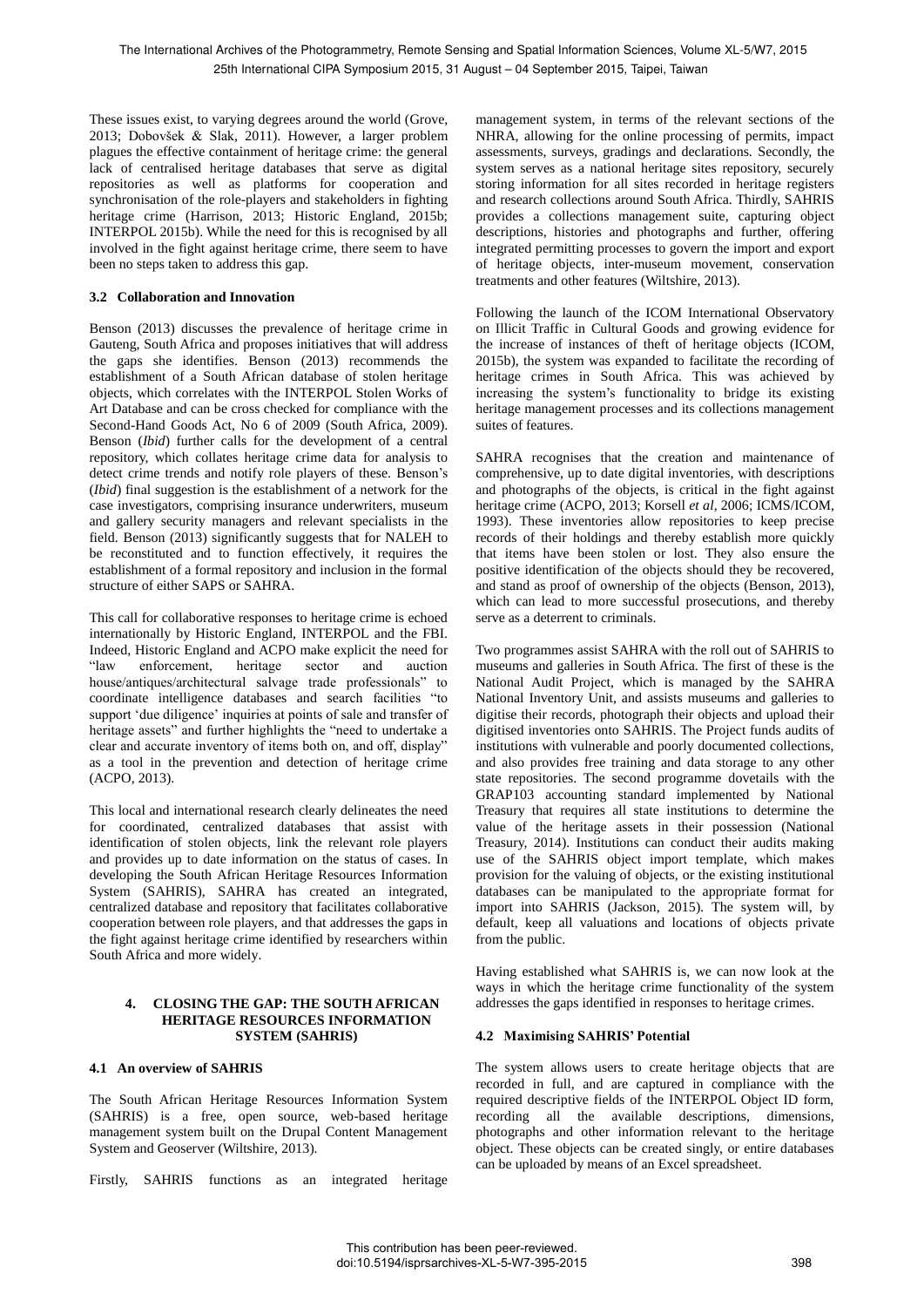The International Archives of the Photogrammetry, Remote Sensing and Spatial Information Sciences, Volume XL-5/W7, 2015 25th International CIPA Symposium 2015, 31 August – 04 September 2015, Taipei, Taiwan



Figure 1: Example of a heritage crime case on SAHRIS

Once digitised, these objects can then be linked, through the creation of a Heritage Crime Case application, to the details of the crime perpetrated. The case also captures, and links, the repository from which they were stolen and its geographical location as well as all role players involved, be they government heritage officers; museum officials; heritage practitioners; local and/or international law enforcement officers; art dealers; Customs Officials and the public.

| THEFT OF ARTEFACTS FROM<br><b>GATELY HOUSE MUSEUM</b> |      | 13/02/2015 | <b>CaseReferenceDepartment ApplicationType</b> |                                                                                                        |       |
|-------------------------------------------------------|------|------------|------------------------------------------------|--------------------------------------------------------------------------------------------------------|-------|
|                                                       | 7165 |            | CAS<br>435/1/2015                              | South African<br>Police<br>Services -<br><b>Directorate</b><br>for Priority<br>Crime<br>Investigations | Theft |
|                                                       |      |            |                                                | Interpol<br>National<br>Central<br>Bureau -<br>Pretoria                                                | Theft |

Figure 2: Example of police officer's dashboard

The details of the criminal case are captured, including the police case numbers, linking the SAHRIS case to the police databases. Any of the various branches of law enforcement can be separately indicated, for instance the SAPS Directorate for Priority Crime Investigation (DCPI) under which the ESU falls, as well as the INTERPOL National Central Bureau, Pretoria (INCB-P). All role players who have registered a free account with SAHRIS can log in directly to SAHRIS and view the case on their own dashboard.

SAHRIS makes provision for a full description of the case, which is publicly accessible, while, if deemed necessary by the case author, further case details can be captured to a secure field when creating the case. This features allows SAHRA to fulfil its duties in terms of facilitating public access to information while still ensuring that sensitive information is kept private so as to not jeopardise investigations or compromise individuals' rights to privacy. Similarly the object and the affected repository can both be kept private, visible only to members of the group audience created for that specific case, while the location of objects within repositories is always private by default.

Once the case is created, it is publicly viewable to anyone with access to the internet, including via mobile platforms. Any member of the public who registers on SAHRIS is also able to comment on any case. In the instance of heritage crimes, this comment could be in the form of information relevant to the case, tip-offs or leads.

The system allows users to search for all heritage crimes listed, as well as produce a list of all objects flagged as stolen. This function provides the first opportunity in the country to begin to assess the extent of heritage crime, as well as the capacity to map the location at which the crime occurred, which has significant ramifications. Benson (2013; 2011) identifies that one of the drivers of heritage crime is the location of museums and galleries in "hot spot" areas, that is, areas recognised to have high general crime levels. "Hot spot" mapping is a central tenet of modern policing, and is proven as an effective method in preventing crime (Eck *et al*, 2005). This practice entails recognising the areas where different types of crimes are more prevalent and providing appropriate levels of proactive policing.



Figure 3: SAPS crime "hot spot" map of South Africa (© 2014 Crime Stats SA)

While, as has been indicated, heritage crimes are not captured separately from other kinds of crimes, SAPS does record "hot spot" maps of crime across the country (Benson, 2013). The built-in mapping function of SAHRIS and the capacity to generate GIS overlays means that locations of crimes captured and mapped on SAHRIS can be measured against the SAPS "hot spot" maps.



Figure 4: Mapped incidences of heritage crime in South Africa indicating location of crime and number of incidences (© 2015 Google Earth)

Given the low profile of heritage crimes in South Africa compared to violent crimes generally, and the specific factor of their competition for police resources with wildlife poaching, the capacity to generate accurate, heritage specific, composite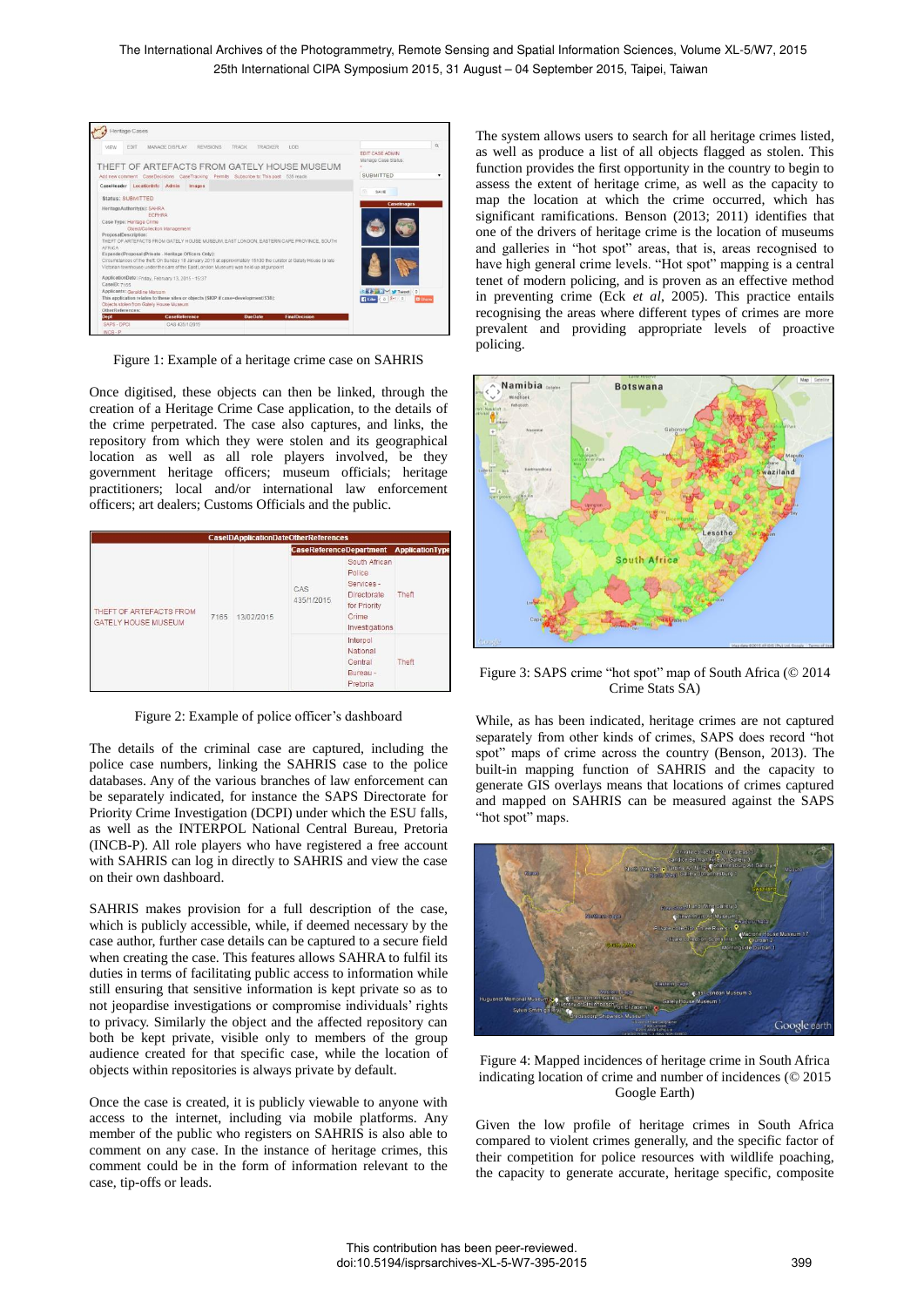maps of this nature could serve to channel the limited resources of SAPS and the heritage fraternity into successful preventative measures. Raising awareness of these crimes is a vital step in ensuring this matter is appropriately and adequately prioritized by museum practitioners and law enforcement agencies (Korsell *et al*, 2006).

The system, therefore, fulfils the functions highlighted as necessary by both local and international members of the heritage community to address the issue of heritage crime. By virtue of its being freely available and accessible online, SAHRIS serves as a central repository for information related to heritage crime. As a one-to-many relational database, SAHRIS serves to link all role players engaged in the process of recording, investigating and even, ultimately prosecuting, heritage crimes, it provides a cooperative network for engagement. Ultimately, the capacity of SAHRIS to aggregate statistics and location information and create reports on that data will allow the system to increase intelligence on the perpetration of heritage crimes, where the crimes occur, their increase or decrease through time, the percentage that are resolved and the outcomes of prosecutions.

# **5. CONCLUSION**

In conclusion, this paper has presented some of the issues surrounding heritage crime in South Africa and the reactions to the threat by affected organizations, institutions and the police service. International standards and methods of reporting and tracking these crimes have been reviewed. SAHRIS has been proposed as a platform that can serve to capture critical details about instances of heritage crimes in South Africa. This tracking tool allows the necessary linkage of the stolen heritage objects, to the affected institution and the role players involved in each step of the process, from opening the case, investigating

# **REFERENCES**

Anon., 2015. *London Stolen Arts Database*. Mayor's Office for Policing and Crime,

http://content.met.police.uk/Article/London-Stolen-Artsdatabase/1400011390417/1400011390417 (11 March 2015).

Artinsure, 2012. *Artinsure,* http://www.artinsure.co.za/ (19 June 2015).

Associated Press, 2012. Art theft: Overseas shopping list? *News24*. 12 November,

http://www.news24.com/SouthAfrica/News/Art-theft-Overseas-shopping-list-20121112 (3 October 2013).

Association of Chief Police Officers, 2013. *Heritage and cultural property crime: national policing strategic assessment,* http://www.museumsassociation.org/museumsjournal/news/19112013-police-national-strategy-heritagecrime (3 October 2014).

Benson, B.C., 2013. *Addressing Heritage Crime in Gauteng, South African: an integrative exposition*. Unpublished PhD Thesis, University of South Africa, Pretoria http://uir.unisa.ac.za/bitstream/handle/10500/13055/Phd%20 Benson%20FINAL%20cover %20and%20body%20after%20exam%202013-08- 26.pdf?sequence=1 (15 July 2014).

the case, to convicting the perpetrator. The system collates all this information in a single database that is easy to use and that can generate data about heritage crimes for reproduction and comparative analysis in South Africa.

The digitisation of the country's heritage collections is of enormous importance for the purpose of preserving these valuable and often irreplaceable heritage objects in a digital and accessible format. When one further considers how vulnerable these heritage objects clearly are to theft and destruction, this process becomes even more fundamentally essential for the protection of South Africa's heritage resources. The existence of this system provides a free repository for museums in the process of digitising their collections, whether as part of general collections management practice or, more specifically, for compliance with GRAP103.

Any heritage object already recorded on SAHRIS, together with details regarding its appearance, size, composition, inscriptions and notable markings, together with comprehensive photographs, stands a far greater chance, should it be stolen, of being located, positively identified and restored to its original position in the institution from which it was removed. The successful return of these heritage objects and prosecution of the perpetrators will serve as a deterrent for heritage crime going forward. The network generated by the SAHRIS system, linking the stakeholders, including government agencies, museum professionals, heritage practitioners, art dealers and law enforcement officials, involved in the reporting, investigating and prosecution of the case, as well as the general public, will also keep channels of communication between these parties open. Therefore this would encourage effective communication back and forth between the various groups, which in turn will lead to more positive outcomes for heritage crime cases.

Benson, B.C., 2011. Heritage Crime as the illegitimate sibling of the South African crime family. *Acta Criminologica,* 24(1), 83-95 http://reference.sabinet.co.za/document/EJC29055 (22 June 2015).

Bester, A., 2013. *SA art market prices, trends and careful estate planning*. Citadel https://www.citadel.co.za/Media/document/SA% 20art%20market%20prices%20and%20trends%20- %20Alfie%20Bester.pdf (8 July 2015).

Bradley, D., Bradley, J., Coombes, M., Grove, L., Thomas, S., And Young, C., 2012. *The extent of crime and anti-social behaviour facing designated heritage assets*. English Heritage http://www.englishheritage.org.uk/content/imported-docs/p-t/researchpaper.pdf (3 October 2014).

Brodie, N., Doole J. and Watson, P. 2000. *Stealing history: the illicit trade in cultural material*, The McDonald Institute for Archaeological Research: Cambridge.

Crime Stats SA, 2014. *Crime Stats Simplified*. Crime Stats http://www.crimestatssa.com/ (9 July 2015).

Department of Arts and Culture, South Africa, 1999a.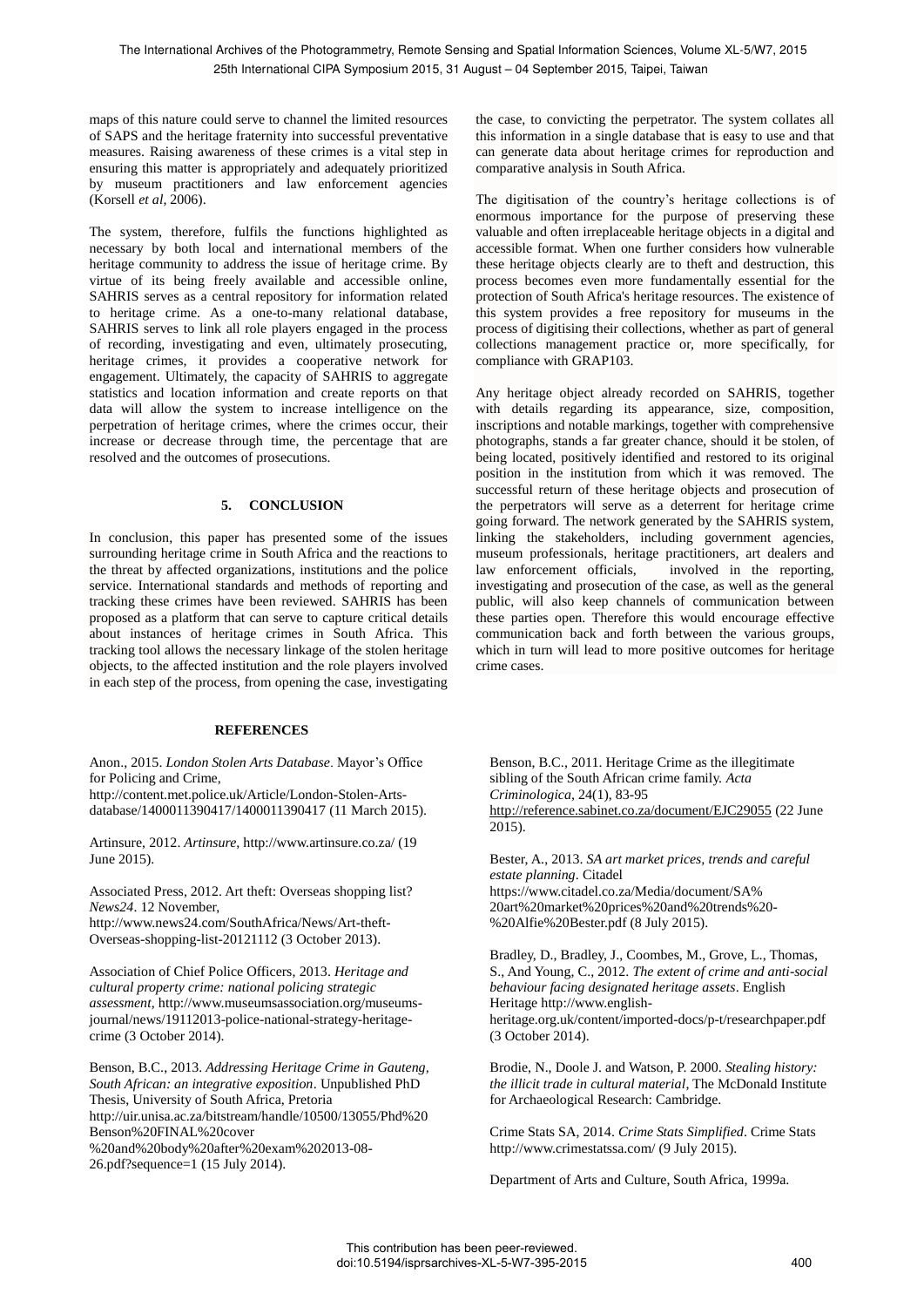The International Archives of the Photogrammetry, Remote Sensing and Spatial Information Sciences, Volume XL-5/W7, 2015 25th International CIPA Symposium 2015, 31 August – 04 September 2015, Taipei, Taiwan

National Heritage Resources Act 25 of 1999. *Government Gazette*, 506(19974), Pretoria, Government Printers, 28 April http://www.sahra.org.za/legislations/ (3 October 2014).

Department of Arts and Culture, South Africa, 1999b. National Heritage Council Act 11 of 1999. *Government Gazette*, 493(19961), Pretoria, Government Printers, 23 April https://www.dac.gov.za/sites/default/files/Legislations%20Fil es/act11-99.pdf (3 October 2014).

Dobovšek, B. And Slak, B. 2011. The Significance of Studying and Investigation Art Crime: Old Reasons, New World. *Journal of Criminal Justice and Security,* 13(4), pp. 392-405 http://www.fvv.um.si/rv/arhiv/2011- 4/03\_dobovsek\_slak.pdf (9 July 2015).

Eck, J.E., Chainey, S., Cameron, J.G., Leiner, M. And Wilson, R.E. 2005. *Mapping Crime: understanding hot spots*, National Institute of Justice, Washington http://discovery.ucl.ac.uk/11291/1/11291.pdf (9 July 2015)..

FBI, N.D.a. *Art Theft: It's like stealing history*. Federal Bureau of Investigation http://www.fbi.gov/aboutus/investigate/vc\_ majorthefts/arttheft/ (10 March 2015).

FBI, N.D.b. *Art Theft: Art Crime Team*. Federal Bureau of Investigation http://www.fbi.gov/aboutus/investigate/vc\_majorthefts /arttheft/art-crime-team (10 March 2015).

Grove, L., 2013. Heritocide? Defining and Exploring Heritage Crime. *Public Archaeology,* 12(4), 242-254 http://www.maneyonline.com/doi/pdfplus/10.1179/14655187 14Z.00000000046 (22 June 2015).

Harrison, M., 2013. Policing the past, protecting the future. *Conservation Bulletin,* (70), 5-7 https://content.historicengland.org.uk/ images-books/publications/conservation-bulletin-70/cb-70.pdf/ (17 March 2015).

Hekman, W., 2010. *Handbook on Emergency Procedures*. International Council of Museums http://network.icom.museum/ fileadmin/user\_upload/minisites/icms/pdfs/English.pdf (11 March 2015).

Historic England, 2015a. *Welcome to Historic England*. Historic England http://www.historicengland.org.uk/ (17 March 2015).

Historic England, 2015b. *Alliance to Reduce Crime against Heritage (ARCH)*. Historic England http://www.historicengland.org.uk/ advice/caring-for-heritage/heritage-crime/arch/ (17 March 2015).

Historic England, 2015c. *What is Heritage Crime?* Historic England http://www.historicengland.org.uk/advice/caringfor-heritage/heritage-crime/what-is-heritage-crime-and-whatis-being-done-about-it/ (17 March 2015).

Historic England, 2015d. *Police Response to Heritage Crime*. Historic England

http://www.historicengland.org.uk/advice/caring-forheritage/heritage-crime/what-is-heritage-crime-and-what-isbeing-done-about-it/the-role-of-the-police/ (17 March 2015). Hollands, B., 2014. EC Museums on alert for theft of artifacts. *Weekend Post*, 5 April http://www.sahra.org.za/sahris/sites/default/ files/website/articledocs/Theft%20from%20EC%20museums .pdf (15 October 2014).

Hough, A. and Beckford, M., 2012. 75,000 'heritage crimes' committed in a year. *The Telegraph,* 19 March http://www.telegraph.co.uk/news/uknews/crime/9149420/75 000-heritage-crimes-committed-in-a-year.html (13 March 2015).

ICMS, 2010. *Welcome to the ICMS website*. International Council of Museums http://network.icom.museum/icms/ (10 March 2015).

ICMS/ICOM. 1993. *Museum security and protection: A handbook for cultural heritage institutions*, Routledge, London.

ICOM, 2014. *ICOM Network*. International Council of Museums http://icom.museum/ (10 March 2015).

ICOM, 2015a. *Red List*. International Council of Museums http://icom.museum/programmes/fighting-illicit-traffic/redlist/ (22 June 2015).

ICOM, 2015b. *ICOM International Observatory on Illicit Traffic in Cultural Goods***.** International Council of Museums http://obs-traffic.museum/ (19 June 2015).

INTERPOL, 2015a. Works of Art. INTERPOL http://www.interpol.int/Crime-areas/Works-of-art/Works-ofart (10 March 2015).

INTERPOL, 2015b. *Object ID*. INTERPOL http://www.interpol.int/Crime-areas/Works-of-art/Object-ID (10 March 2015).

Jackson, C. , 2015. *Can I bulk upload sites, recordings or objects?* SAHRA. http://www.sahra.org.za/sahris/content/can-i-bulk-uploadsites-recordings-or-objects (17 March 2015).

Korsell, L., Hedlund, G., Elwér, S. Vesterhav, D. and Heber, A., 2006. *Cultural Heritage Crime – the Nordic Dimension*. The Swedish National Council for Crime Prevention, Information and Publication, Stockholm http://www.bra.se/download/ 18.cba82f7130f475a2f1800024778/1312532246916/2006\_2\_ cultural\_heritage\_crime\_nordic\_dimension.pdf&hotspot\_redi rect=1 (13 March 2015).

Memela, S., 2008. *Theft of South African Artifacts and Heritage Objects*. https://www.dac.gov.za/content/theftsouth-african-artifacts-and-heritage-objects (13 October 2014).

National Treasury, South Africa, 2014. *Accounting Guideline: Grap 103 Heritage Assets*. http://oag.treasury.gov.za/Publications/ 06.%20GRAP/02.%20Manuals/GRAP%20Guideline%20103 %20-%20Heritage%20Assets.pdf (17 March 2015).

Ramskjær, L. 2011. The 1970 UNESCO Convention on the Means of Prohibiting and Preventing the Illicit Import,